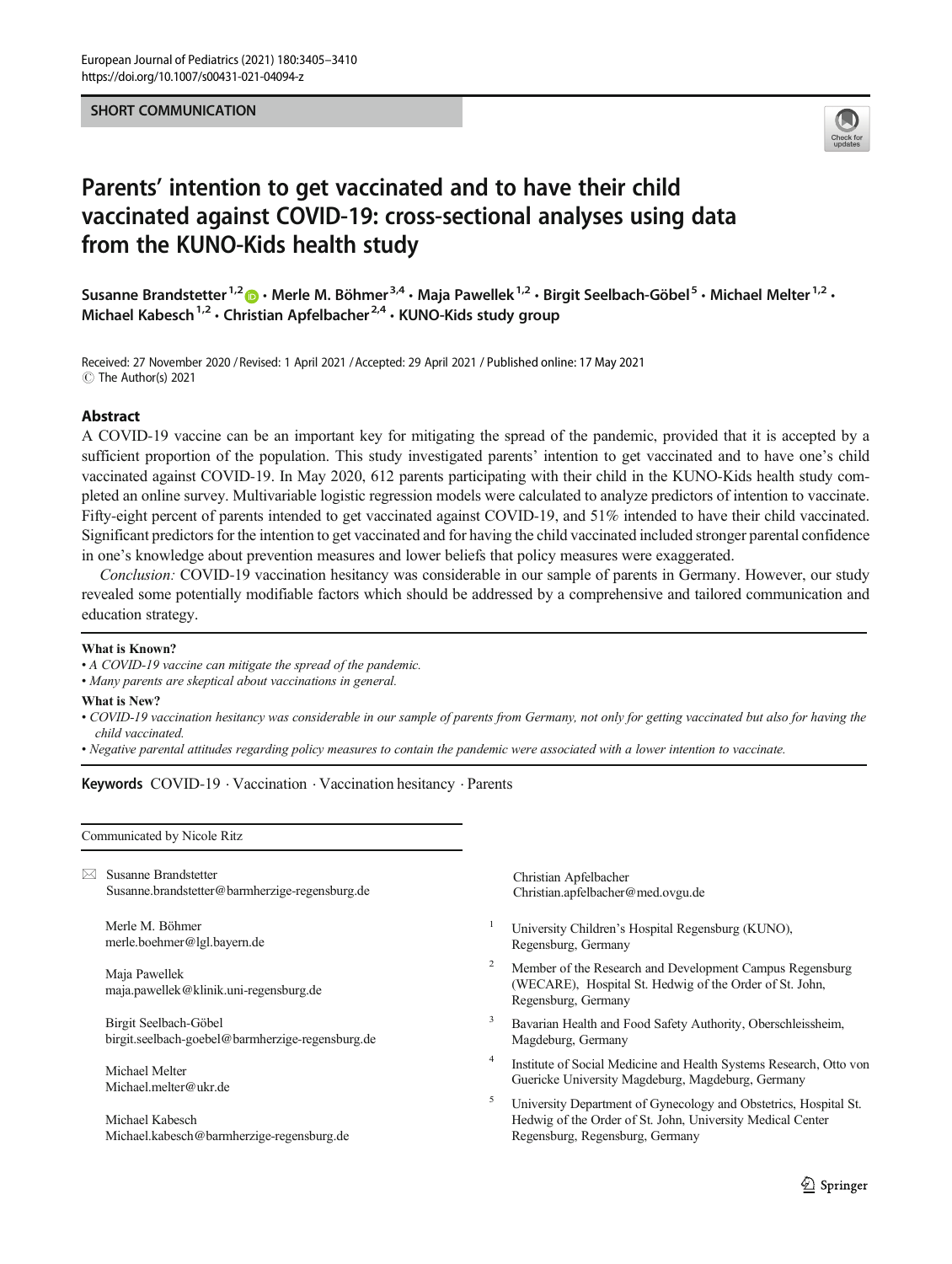# Introduction

The COVID-19 pandemic continues to threaten societies and their healthcare systems. Although safe and effective vaccines have been developed and approved for adults, major challenges remain, such as the provision of comprehensive access to vaccines and the reluctance of some people to get vaccinated.

In Western countries, a substantial proportion of the population is hesitant about vaccinations. For example, influenza vaccination uptake among pregnant women, healthcare workers, or the elderly is low in most European countries [[7,](#page-4-0) [10\]](#page-5-0). Vaccination coverage is also insufficient in children. In Germany, despite many efforts at the end of the second year of life only 64% of children had received the second immunization against measles [\[11\]](#page-5-0).

At the time of this study – considering this general vaccination hesitancy – it was questionable whether a sufficient proportion of people would intend to get vaccinated against COVID-19. On the one hand, the foreseeable fast development of COVID-19 vaccines was likely to elicit concerns. On the other hand, the pandemic attracted attention on an unprecedented scale, and people might be eager to protect themselves and others by getting vaccinated.

The aim of this study was to investigate the intention to get vaccinated and to have one's child vaccinated against COVID-19, thus contributing to the emerging body of evidence on people's vaccine acceptance. Using a large sample of parents who participate with their child in the KUNO-Kids health study prevalences and predictors of vaccination intention were analyzed.

# Methods

### Design

This study had a cross-sectional design. We used data collected in an online survey completed by parents participating in the KUNO-Kids health study between 5 and 28 May 2020. The KUNO-Kids health study is a multipurpose birth cohort study situated in Eastern Bavaria (Regensburg), Germany. Women are approached during pregnancy or immediately after delivery and invited to participate in the study. Recruitment started in 2015 and is still ongoing. It is envisaged to followup children into young adulthood [\[4](#page-4-0)].

# Sample

All participants in the KUNO-Kids study with a child between 1.5 and 5 years of age who had agreed to be contacted again were invited by mail to take part in the survey. One thousand

and two hundred ninety-six families were contacted; 74 letters were not delivered because of invalid address.

### **Measures**

### **Outcomes**

This study investigated two outcomes: parents' intention to get vaccinated and to have their child vaccinated. ("If there was an effective vaccine against COVID-19, would you get vaccinated?,"… would you have your child vaccinated? -"yes", "no", "I don't know"). Items were developed based on research on vaccinations against other infectious diseases. For the analyses, two categories were built (yes vs. no/I don't know).

### Predictor variables

Variables considered as predictors included general characteristics (age of child and mother, parents' education (less than 10 years/10 years/more than 10 years of schooling), parents' country of birth (Germany/other)) and variables related to COVID-19 (informed by the COSMO survey [[3\]](#page-4-0)). Participants are asked whether family members/friends had a confirmed SARS-CoV-2 infection (yes, severe illness/yes, mild symptoms/no) or belonged to a risk group (yes/no), how much confidence they had in their knowledge about which safety measures were suitable for preventing infections (7 point Likert scale, not confident at all – very confident), whether they were concerned about their health or their family's health, whether they regularly sought information about the Corona crisis, how much they trusted in policy measures, and whether they considered policy measures to be exaggerated (all 5 point Likert scale, not at all – extremely) (see Table Supplement).

A multivariable logistic regression model was performed for each of the outcome variables. Predictor variables were entered into multivariable models if they were associated with the outcome variable in a univariable logistic regression analysis (criterion:  $p < .2$ ). All analyses were performed using SPSS.24. Odds ratios (ORs) with corresponding 95% confidence intervals (CIs) were computed.

# **Results**

Six hundred twelve families took part in the survey (50.1% out of all families with valid addresses). Eighty percent of questionnaires were completed by mothers, 10% by fathers, and 10% by mothers and fathers together, respectively.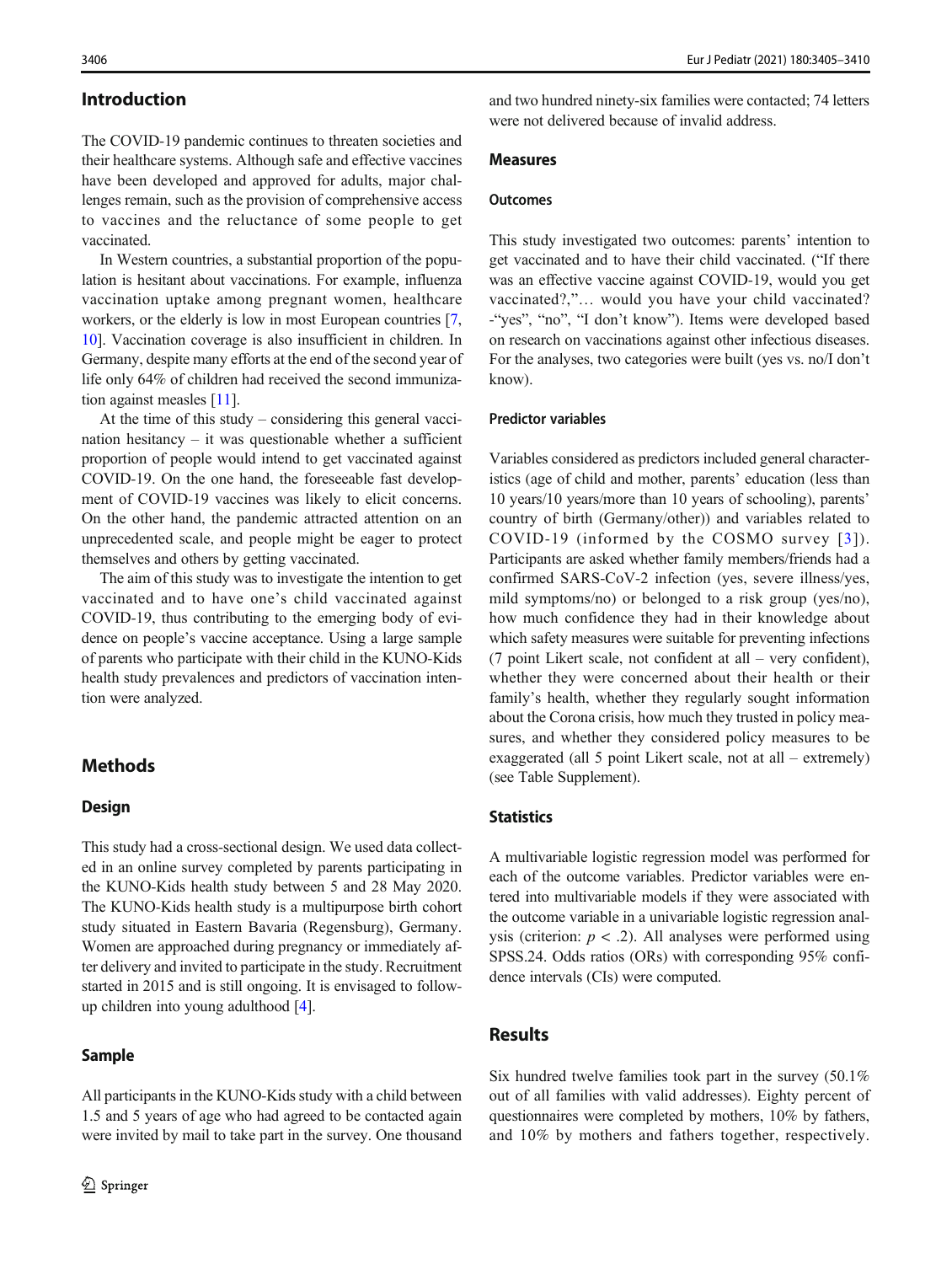Participants' children were at average 3.4 years old (SD = 0.9), in 11.9% of families at least one parent was born outside Germany, and in 78.1% of families at least one parent had attended school for more than 10 years. 24.4% reported that a family member or friend had been infected with SARS-CoV-2.

Overall, 58% of parents intended to get vaccinated against COVID-19, and 51% intended to have their child vaccinated. In the univariable models, for all predictor variables, the direction and size of the effect estimates were quite similar for the intention to get vaccinated and for the intention to have the child vaccinated, respectively (see Table 1).

In the multivariable models, a higher educational level (compared to a medium level) and stronger confidence in one's knowledge about prevention measures were associated with higher intention to get vaccinated and to have the child

vaccinated, while stronger beliefs that policy measures were exaggerated were associated with a lower intention for both outcomes. Moreover, regular information seeking about the COVID-19 pandemic increased the intention to vaccinate the child, while the consideration of family or friends as risk group members decreased this intention (see Table 1).

# **Discussion**

With only 58% of parents stating their intention to get vaccinated against COVID-19 and 51% with the intention to have their child vaccinated, respectively, vaccination hesitancy was considerable in our sample of families in Germany. Also other studies showed that people were skeptical about a future COVID-19 vaccine. According to the representative

Table 1 Determinants of parents' intention to get vaccinated and to vaccinate the child: univariable and multivariable logistic regression analyses

|                                                                   | Intention to get vaccinated |               |                  |               |               |                  | Intention to vaccinate the child |               |                  |               |               |                |
|-------------------------------------------------------------------|-----------------------------|---------------|------------------|---------------|---------------|------------------|----------------------------------|---------------|------------------|---------------|---------------|----------------|
|                                                                   | Univariable                 |               |                  | Multivariable |               |                  | Univariable                      |               |                  | Multivariable |               |                |
|                                                                   | <b>OR</b>                   | 95% CI        | $\boldsymbol{p}$ | <b>OR</b>     | 95% CI        | $\boldsymbol{p}$ | <b>OR</b>                        | 95% CI        | $\boldsymbol{p}$ | <b>OR</b>     | 95% CI        | $\overline{p}$ |
| Child's age (years)                                               | 1.03                        | $0.86 - 1.23$ | .767             |               |               |                  | 1.13                             | $0.94 - 1.35$ | .191             | 1.16          | $0.91 - 1.36$ | .279           |
| Mother' s age (years)                                             | 1.06                        | $1.02 - 1.11$ | .006             | 1.02          | $0.97 - 1.07$ | .509             | 1.04                             | $1.00 - 1.09$ | .040             | 1.01          | $0.96 - 1.05$ | .919           |
| Low educational level<br>$(< 10$ years of schooling)              | 0.53                        | $0.14 - 2.05$ | .358             | 0.98          | $0.23 - 4.23$ | .977             | 0.37                             | $0.08 - 1.75$ | .209             | 0.59          | $0.11 - 3.06$ | .528           |
| Medium educational (10<br>years of schooling)                     | Ref.                        |               |                  |               |               |                  | Ref.                             |               |                  |               |               |                |
| High educational level<br>(university entrance level)             | 2.86                        | 1.88-4.32     | < .001           | 2.70          | $1.70 - 4.28$ | $-.001$          | 2.37                             | $1.56 - 3.60$ | $-.001$          | 1.99          | $1.26 - 3.34$ | .003           |
| Migration background (yes)<br>No COVID-19 in family,<br>friends   | 1.03<br>Ref.                | $0.63 - 1.70$ | .90              |               |               |                  | 0.97<br>Ref.                     | $0.59 - 1.58$ | .892             |               |               |                |
| COVID-19 with mild<br>symptoms in<br>family/friends               | 1.42                        | $0.89 - 2.25$ | .139             | 1.13          | $0.68 - 1.88$ | .631             | 1.30                             | $0.83 - 2.04$ | .249             | 1.09          | $0.67 - 1.77$ | 0.74           |
| COVID-19 with severe<br>symptoms in<br>family/friends             | 1.65                        | $0.91 - 2.97$ | .098             | 1.42          | $0.73 - 2.76$ | .299             | 1.59                             | $0.90 - 2.79$ | .110             | 1.35          | $0.72 - 2.54$ | .346           |
| Risk group member in family,<br>friends (yes)                     | 0.79                        | $0.50 - 1.25$ | .317             |               |               |                  | 0.63                             | $0.40 - 0.99$ | .047             | 0.59          | $0.36 - 0.99$ | .044           |
| Concerns about own health<br>$(0-4)$                              | 1.17                        | $0.97 - 1.42$ | .097             | 1.12          | $0.87 - 1.44$ | .361             | 1.05                             | $0.88 - 1.27$ | .575             |               |               |                |
| Concerns about family health<br>$(0-4)$                           | 1.22                        | $1.04 - 1.44$ | .016             | 1.08          | $0.87 - 1.34$ | .500             | 1.10                             | $0.95 - 1.30$ | .202             |               |               |                |
| Confidence in one's<br>knowledge about safety<br>measures $(0-6)$ | 1.23                        | $1.09 - 1.39$ | .001             | 1.21          | $1.05 - 1.39$ | .008             | 1.28                             | $1.13 - 1.45$ | < .001           | 1.23          | $1.07 - 1.41$ | .003           |
| Trust in policy measures $(0-4)$                                  | 1.69                        | $1.4 - 2.02$  | < .001           | 1.19          | $0.94 - 1.51$ | .152             | 1.68                             | $1.40 - 2.02$ | < .001           | 1.20          | $0.95 - 1.50$ | .127           |
| Perception that policy<br>measures are exaggerated<br>$(0-4)$     | 0.50                        | $0.41 - 0.60$ | < .001           | 0.58          | $0.46 - 0.73$ | $-.001$          | 0.54                             | $0.45 - 0.65$ | < 0.001          | 0.60          | $0.49 - 0.76$ | < 0.01         |
| Regular information seeking<br>about Corona pandemic<br>$(0-4)$   | 1.51                        | $1.28 - 1.79$ | < 0.000          | 1.20          | $0.98 - 1.46$ | .073             | 1.52                             | $1.28 - 1.80$ | < .001           | 1.22          | $1.00 - 1.48$ | .050           |

Multivariable analysis:  $N = 600$ ; Nagelkerke's  $R^2$ : .20; OR odds Ratio; 95% CI 95% confidence interval; p p-value; ref. reference category; educational level of the higher educated parent; migration background if at least one parent was born not in Germany; bold: statistically significant ( $p < .05$ ) in the multivariable analyses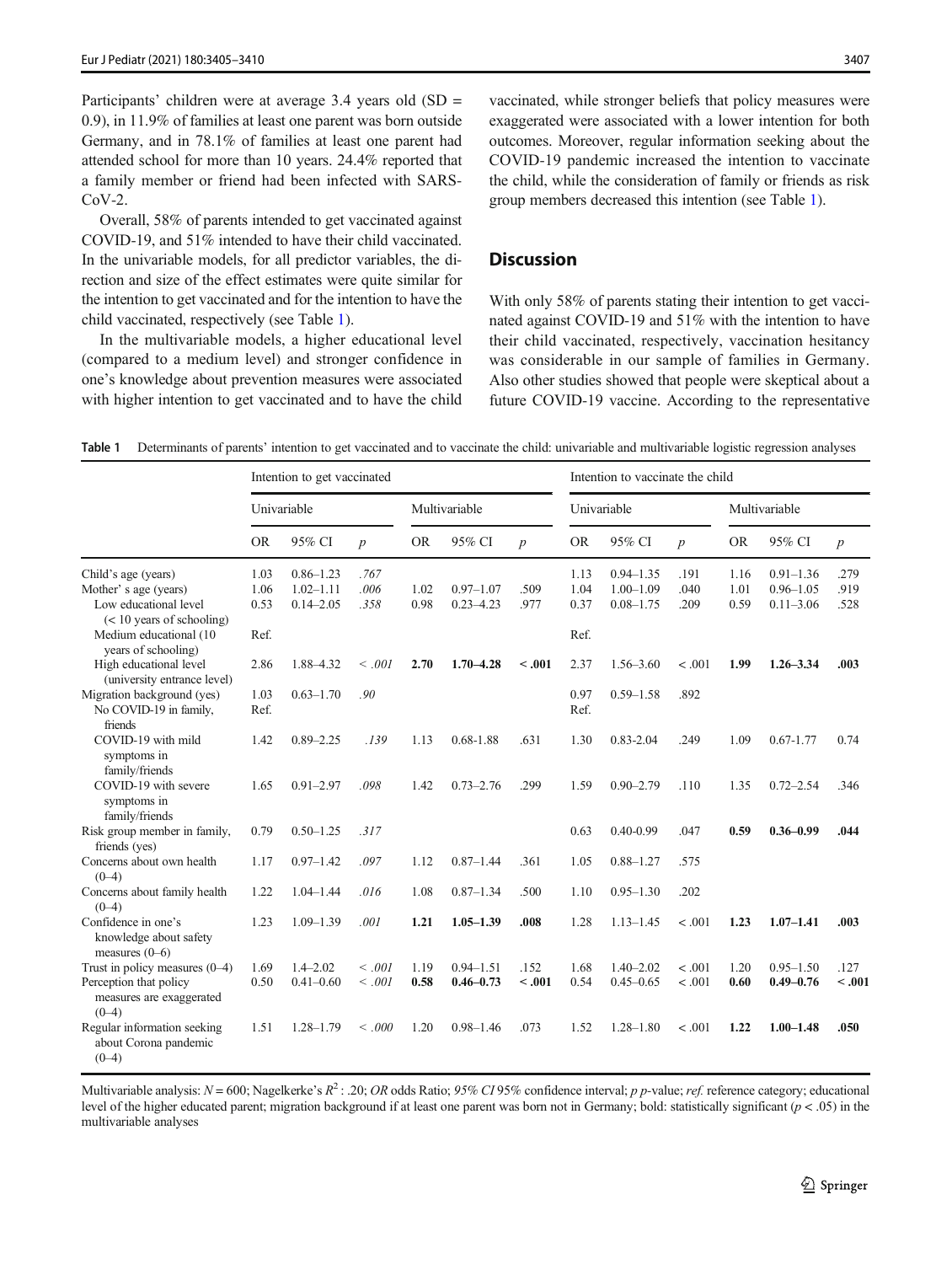COSMO survey in May 2020, about 60% of adults in Germany intended to get vaccinated [[3\]](#page-4-0). This number continued to decrease until the end of 2020 and rose again with the second wave of COVID-19 infections and the start of the vaccination campaign in Germany to about 70% (March 2021) [\[2](#page-4-0)]. It will be crucial for the ongoing vaccination campaign to motivate also people who are considered at low risk for severe courses of COVID-19, e.g., young and healthy adults.

Until now, only a few studies addressed parents' intention to have their child vaccinated. In line with our results, a study from the UK with parents of children younger than 18 months found that they were more hesitant to have their child vaccinated than to get vaccinated themselves [\[1\]](#page-4-0). A multinational study [[6\]](#page-4-0) showed that parents were more willing to vaccinate their child when it was older. This suggests that particularly young children are considered to be more sensitive to possible side effects of vaccination. Other studies focused on the quality of the approval process for a COVID-19 vaccine for children: While Skjefte et al. found that a major reason for mothers' refusal of a COVID-19 vaccination for their child was concerns about insufficient data collection during the approval process [[12](#page-5-0)], an international survey revealed that more than 40% of parents would accept even shortcuts in order to fasten the approval process for children [\[5](#page-4-0)]. In any case, once a COVID-19 vaccine will have been approved for children, special emphasis will be needed to convince parents that it is safe to have their child vaccinated.

When it comes to predictors of parents' intention to get vaccinated, our study yielded interesting results: the finding of a lower intention to have the child vaccinated if close ones are at risk for COVID-19 was unexpected. Maybe the attribution of a risk to others was accompanied by the perception that one's own family might be less affected. Parents' perception that political measures might be exaggerated was associated with lower intention for vaccination. Even before the COVID-19 pandemic, people's trust in their governments was crucial: agreement with populist parties was associated with negative attitudes towards vaccination [[8](#page-5-0)]. This finding – together with the significant effect of parents' education, regular information seeking and their confidence in knowledge about safety measures – emphasizes the importance of communication and education in order to address vaccination hesitancy.

Our study has some limitations: The survey was developed ad hoc and administered rapidly so that there was no space for validation and/or pretesting. It has also to be acknowledged that the situation regarding the spread of the COVID-19 pandemic, the associated policy measures, and the vaccination campaign is changing fast. We captured participants' views in May 2020, a period when it was still unclear whether and

when vaccines would be available. Since then much research on the intention to get vaccinated against COVID-19 has been conducted. A rapid systematic review of 126 surveys from 31 countries found that many determinants of COVID-19 vaccination acceptance were universally relevant [\[9](#page-5-0)]. We also believe that associations between predictor variables and vaccination intention we found in our study might be a function of the prevalence of vaccination utilization in the population as being vaccinated will become the social norm.

# Conclusion

In May 2020, the intention to get vaccinated oneself or have the child vaccinated against COVID-19 was low in our sample of parents in Germany. Our findings on predictors of intention to get vaccinated could contribute to the development of a comprehensive and tailored communication and education strategy.

Abbreviations CI, Confidence interval; COVID-19, Coronavirus disease 2019; OR, Odds ratio; Ref, Reference category; SARS-CoV-2, Severe acute respiratory syndrome coronavirus 2; SD, Standard deviation

Supplementary Information The online version contains supplementary material available at [https://doi.org/10.1007/s00431-021-04094-z.](https://doi.org/10.1007/s00431-021-04094-z)

Acknowledgement We thank all families for their participation in the study and all members of the KUNO Kids study group: Andreas Ambrosch (Institute of Laboratory Medicine, Microbiology and Hygiene, Barmherzige Brüder Hospital, Regensburg, Germany), Petra Arndt (ZNL Transfercenter of Neuroscience and Learning, University of Ulm, Ulm, Germany), Andrea Baessler (Department of Internal Medicine II, Regensburg University Medical Center, Regensburg, Germany), Mark Berneburg (Department of Dermatology, University Medical Centre Regensburg, Regensburg, Germany), Stephan Böse-O'Reilly (University Children's Hospital Regensburg (KUNO), Hospital St. Hedwig of the Order of St. John, Regensburg, Germany), Romuald Brunner (Clinic of Child and Adolescent Psychiatry, Psychosomatics and Psychotherapy, Bezirksklinikum Regensburg (medbo), Regensburg, Germany), Wolfgang Buchalla (Department of Conservative Dentistry and Periodontology, University Hospital Regensburg, University of Regensburg, Regensburg, Germany), Sara Fill Malfertheiner (Clinic of Obstetrics and Gynecology St. Hedwig, University of Regensburg, Regensburg, Germany), André Franke (Institute of Clinical Molecular Biology, Christian-Albrechts-University of Kiel, Kiel, Germany), Sebastian Häusler (Clinic of Obstetrics and Gynecology St. Hedwig, University of Regensburg, Regensburg, Germany), Iris Heid (Department of Genetic Epidemiology, University of Regensburg, Regensburg, Germany), Caroline Herr (Bavarian Health and Food Safety Authority (LGL), Munich, Germany), Wolfgang Högler (Department of Pediatrics and Adolescent Medicine, Johannes Kepler University Linz, Linz, Austria), Sebastian Kerzel (Department of Pediatric Pneumology and Allergy, University Children's Hospital Regensburg (KUNO), Hospital St. Hedwig of the Order of St. John,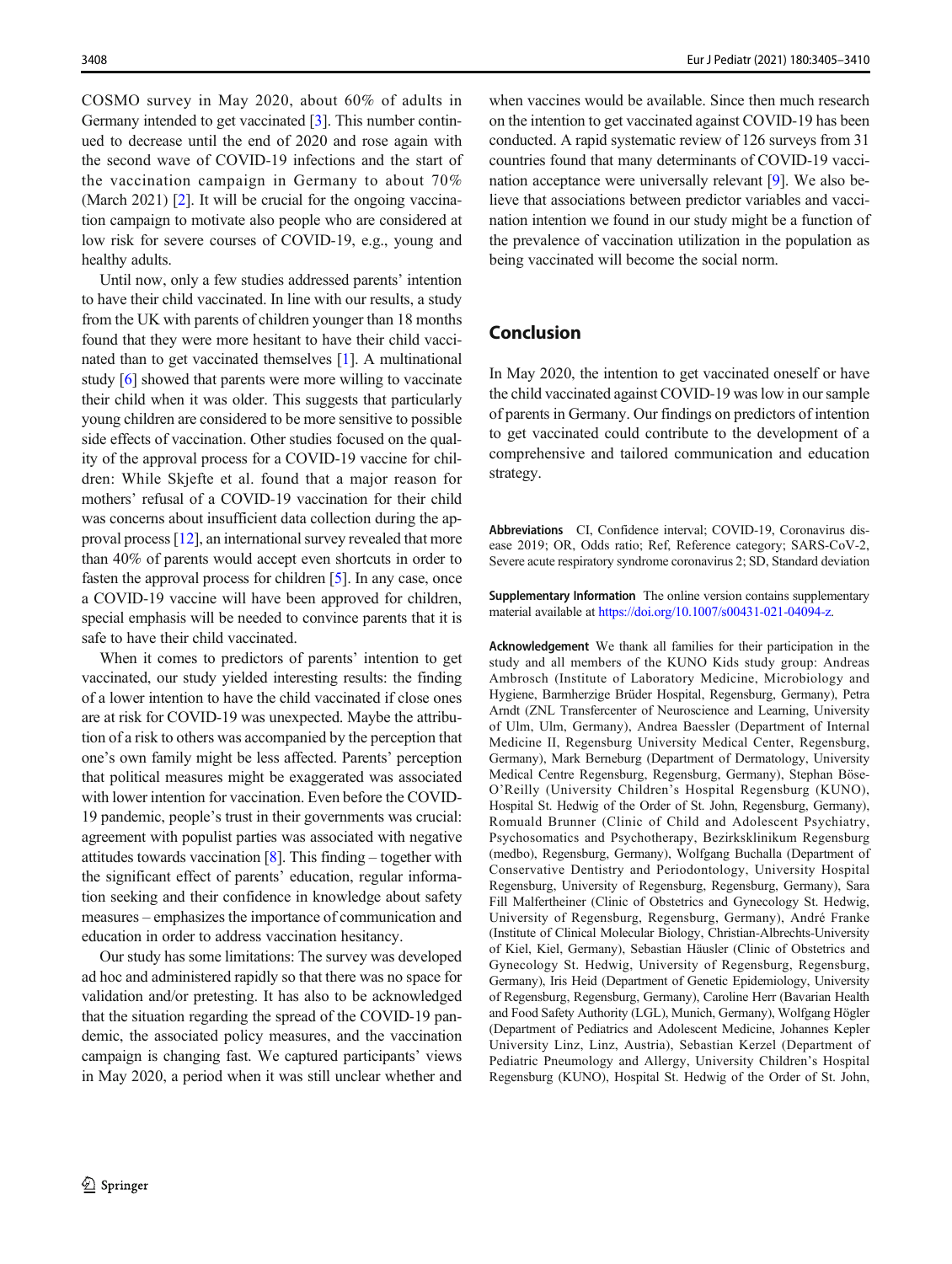<span id="page-4-0"></span>Regensburg, Germany), Michael Koller (Center for Clinical Studies, University Hospital Regensburg, Regensburg, Germany), Michael Leitzmann (Department of Epidemiology and Preventive Medicine, University of Regensburg, Regensburg, Germany), David Rothfuß (City of Regensburg, Coordinating Center for Early Interventions, Regensburg, Germany), Wolfgang Rösch (Department of Pediatric Urology, University Medical Center, Regensburg, Germany), Bianca Schaub (Pediatric Allergology, Department of Pediatrics, Dr. von Hauner Children's Hospital, University Hospital, LMU Munich, Munich, Germany), Bernhard H.F. Weber (Institute of Human Genetics, University of Regensburg, Regensburg, Germany), Stephan Weidinger (Department of Dermatology, Venereology and Allergy, University Hospital Schleswig-Holstein, Campus Kiel, Kiel, Germany), and Sven Wellmann (Department of Neonatology, University Children's Hospital Regensburg (KUNO), Hospital St. Hedwig of the Order of St. John, Regensburg, Germany).

Availability of data and material Data analyzed for this study can be obtained from the corresponding author on reasonable request.

Code availability Code for the analyses can be obtained from the corresponding author.

Authors' contributions Susanne Brandstetter designed the study, performed data analysis, interpreted the study findings, drafted the manuscript, critically evaluated the manuscript, and approved the final manuscript assubmitted. Merle Böhmer contributed to the design of the study, data analysis, manuscript writing, and revision of the manuscript. She critically evaluated the manuscript and approved the final manuscript as submitted. Maja Pawellek contributed to data collection, helped drafting the manuscript, critically evaluated the manuscript, and approved the final manuscript as submitted. Birgit Seelbach-Göbel contributed to data collection, critically evaluated the manuscript, and approved the final manuscript as submitted. Michael Melter contributed to data collection, critically evaluated the manuscript, and approved the final manuscript as submitted. Michael Kabesch designed the study, contributed to data collection, data interpretation, and drafting of the manuscript. He critically evaluated the manuscript and approved the final manuscript as submitted. Christian Apfelbacher designed the study, interpreted study findings, and drafted the manuscript. He critically evaluated the manuscript and approved the final manuscript as submitted.

Funding Open Access funding enabled and organized by Projekt DEAL. The KUNO-Kids study is funded by research grants of the EU (HEALS: 603946) and the German Federal Ministry for Education and Research (SYSINFLAME: 01ZX1306E). Further financial support was provided by the University Children's Hospital Regensburg (KUNO) and the hospital St. Hedwig of the order of St. John.

### **Declarations**

Ethics approval The KUNO-Kids study was approved by the Ethics Committee of the University of Regensburg (Reference Number 14- 101-0347).

Consent to participate Written informed consent is required for all participants in the KUNO-Kids study. Participants can withdraw their consent at any time.

Consent for publication Not applicable

Conflict of interest The authors declare no competing interests.

Open Access This article is licensed under a Creative Commons Attribution 4.0 International License, which permits use, sharing, adaptation, distribution and reproduction in any medium or format, as long as you give appropriate credit to the original author(s) and the source, provide a link to the Creative Commons licence, and indicate if changes were made. The images or other third party material in this article are included in the article's Creative Commons licence, unless indicated otherwise in a credit line to the material. If material is not included in the article's Creative Commons licence and your intended use is not permitted by statutory regulation or exceeds the permitted use, you will need to obtain permission directly from the copyright holder. To view a copy of this licence, visit <http://creativecommons.org/licenses/by/4.0/>.

# References

- 1. Bell S, Clarke R, Mounier-Jack S, Walker JL, Paterson P (2020) Parents' and guardians' views on the acceptability of a future COVID-19 vaccine: a multi-methods study in England. Vaccine. 38:7789–7798. <https://doi.org/10.1016/j.vaccine.2020.10.027>
- 2. Betsch C, Korn L, Felgendreff L, Eitze S, Schmid P, Sprengholz P, Wieler L, Schmich P, Stollorz V, Ramharter M, Bosnjak M, Omer S, Thaiss H, De BF, Von RU (2020) COVID-19 snapshot monitoring (COSMO Germany) - Wave 26. PsychArchives. [https://doi.org/](https://doi.org/10.23668/PSYCHARCHIVES.4356) [10.23668/PSYCHARCHIVES.4356](https://doi.org/10.23668/PSYCHARCHIVES.4356)
- 3. Betsch C, Wieler L, Bosnjak M, Ramharter M, Stollorz V, Omer S, Korn L, Sprengholz P, Felgendreff L, Eitze S, Schmid P (2020) Germany COVID-19 snapshot monitoring (COSMO Germany): monitoring knowledge, risk perceptions, preventive behaviours, and public trust in the current coronavirus outbreak in Germany. PsychArchives. <https://doi.org/10.23668/psycharchives.2776>
- 4. Brandstetter S, Toncheva AA, Niggel J, Wolff C, Gran S, Seelbach-Göbel B, Apfelbacher C, Melter M, Kabesch M (2019) KUNO-Kids birth cohort study: rationale, design, and cohort description. Mol Cell Pediatr 6(1):1. [https://doi.org/10.1186/s40348-018-0088](https://doi.org/10.1186/s40348-018-0088-z) [z](https://doi.org/10.1186/s40348-018-0088-z)
- 5. Goldman RD, Marneni SR, Seiler M, Brown JC, Klein EJ, Cotanda CP, Gelernter R, Yan TD, Hoeffe J, Davis AL, Griffiths MA, Hall JE, Gualco G, Mater A, Manzano S, Thompson GC, Ahmed S, Ali S, Shimizu N (2020) Caregivers' willingness to accept expedited vaccine research during the COVID-19 pandemic: a cross-sectional survey. Clin Ther 42(11):2124–2133. [https://doi.org/10.1016/j.](https://doi.org/10.1016/j.clinthera.2020.09.012) [clinthera.2020.09.012](https://doi.org/10.1016/j.clinthera.2020.09.012)
- 6. Goldman RD, Yan TD, Seiler M, Parra Cotanda C, Brown JC, Klein EJ, Hoeffe J, Gelernter R, Hall JE, Davis AL, Griffiths MA, Mater A, Manzano S, Gualco G, Shimizu N, Hurt TL, Ahmed S, Hansen M, Sheridan D, Ali S, Thompson GC, Gaucher N, Staubli G (2020) Caregiver willingness to vaccinate their children against COVID-19: Cross sectional survey. Vaccine 38(48): 7668–7673. <https://doi.org/10.1016/j.vaccine.2020.09.084>
- 7. Jorgensen P, Mereckiene J, Cotter S, Johansen K, Tsolova S, Brown C (2018) How close are countries of the WHO European Region to achieving the goal of vaccinating 75% of key risk groups against influenza? Results from national surveys on seasonal influenza vaccination programmes, 2008/2009 to 2014/2015. Vaccine 36(4):442–452. <https://doi.org/10.1016/j.vaccine.2017.12.019>